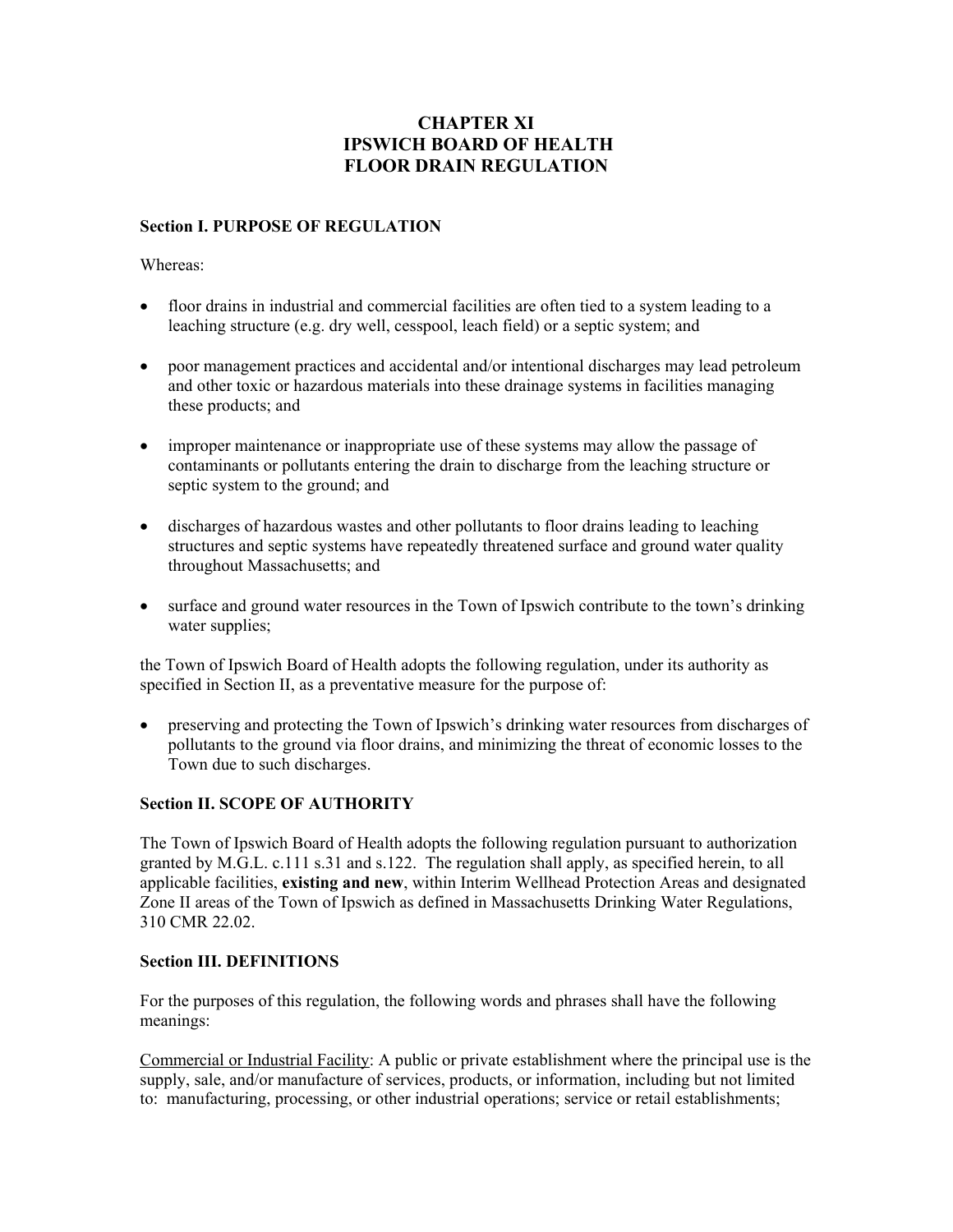printing or publishing establishments; research and development facilities; small or large quantity generators of hazardous waste; laboratories and hospitals.

Department: The Massachusetts Department of Environmental Protection.

Discharge: The accidental or intentional disposal, deposit, injection, dumping, spilling, leaking, incineration, or placing of toxic or hazardous material or waste upon or into any land or water so that such hazardous waste or any constituent thereof may enter the land or waters of the Commonwealth. Discharge includes, without limitation, leakage of such materials from failed or discarded containers or storage systems and disposal of such materials into any on-site leaching structure or sewage disposal system.

Floor Drain: An intended drainage point on a floor constructed to be otherwise impervious which serves as the point of entry into any subsurface drainage, treatment, disposal, containment, or other plumbing system.

Leaching Structure: Any subsurface structure through which a fluid that is introduced will pass and enter the environment, including, but not limited to, drywells, leaching catch basins, cesspools, leach fields, and oil/water separators that are not water-tight.

Oil/Water Separator: A device designed and installed so as to separate and retain petroleum based oil or grease, flammable wastes as well as sand and particles from normal wastes while permitting normal sewage or liquid wastes to discharge into the drainage system by gravity. Other common names for such systems include MDC traps, gasoline and sand traps, grit and oil separators, grease traps, and interceptors.

Toxic or Hazardous Material: Any substance or mixture of physical, chemical, or infectious characteristics posing a significant, actual, or potential hazard to water supplies or other hazards to human health if such substance or mixture were discharged to land or water of the Town of Ipswich. Toxic or hazardous materials include, without limitation, synthetic organic chemicals, petroleum products, heavy metals, radioactive or infectious wastes, acids and alkalis, and all substances defined as Toxic or Hazardous under Massachusetts General Laws (MGL) Chapter 21C and 21E or Massachusetts Hazardous Waste regulations (310 CMR 30.000), and also include such products as solvents, thinners, and pesticides in quantities greater than normal household use.

Use of Toxic or Hazardous Material: The handling, generation, treatment, storage, or management of toxic or hazardous materials.

#### **Section IV. PROHIBITIONS**

With the exception of discharges that have received (or have applied and will receive) a Department issued permit prior to the effective date of this regulation, no floor drain(s) shall be allowed to discharge, with or without pretreatment (such as an oil/water separator), to the ground, a leaching structure, or septic system in any industrial or commercial facility if such floor drain is located in either:

- A. an industrial or commercial process area,
- B. a petroleum, toxic, or hazardous materials and/or waste storage area.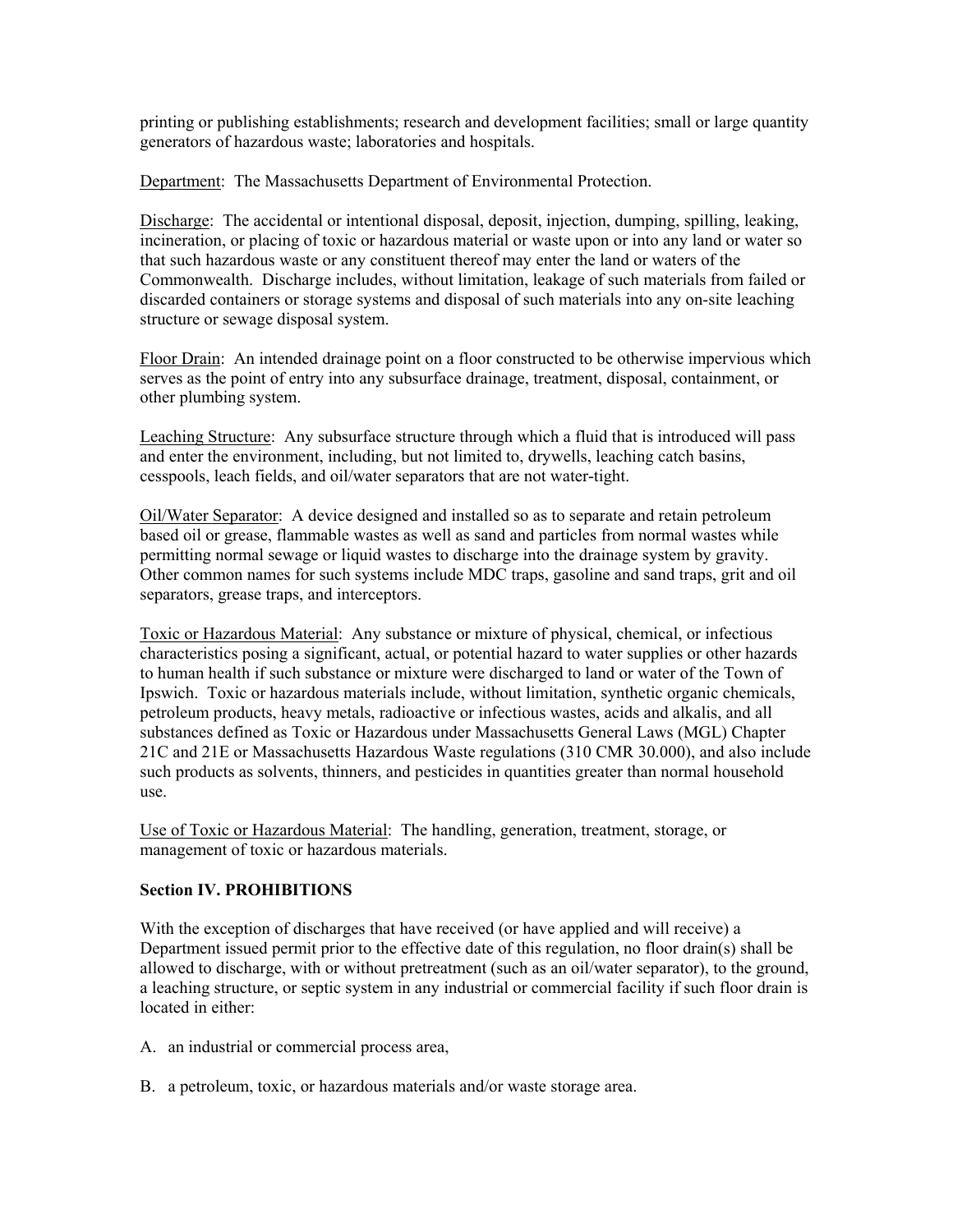## **Section V. REQUIREMENTS FOR EXISTING FACILITIES**

- A. The owner of a facility in operation prior to the effective date of this regulation with a prohibited (as defined under Section IV) floor drain system shall:
- 1. disconnect and plug all applicable inlets to and outlets from (where possible) applicable leaching structures, oil/water separators, and/or septic systems;
- 2. remove all existing sludge in oil/water separators, septic systems, and where accessible, leaching structures. Any sludge determined to be a hazardous waste shall be disposed of in accordance with state hazardous waste regulations (310 CMR 30.000). Remedial activity involving any excavation and/or soil or groundwater sampling must be performed in accordance with appropriate Department policies;
- 3. Alter the floor drain system so that the floor drain shall be either:
	- a. connected to a holding tank that meets all applicable requirements of Department policies and regulations, with hauling records submitted to the Town of Ipswich Board of Health at the time of hauling;
	- b. connected to a municipal sanitary sewer line, if available, with all applicable Department and local permits; or
	- c. permanently sealed.
- B. Any oil/water separator remaining in use shall be monitored weekly, cleaned not less than every 90 days, and restored to proper conditions after cleaning so as to ensure proper functioning. Records of the hauling of the removed contents of the separator shall be submitted to the Board of Health at the time of hauling.
- C. Compliance with all provisions of this regulation must be accomplished in a manner consistent with Massachusetts Plumbing, Building, and Fire code requirements.
- D. Upon complying with one of the options listed under Section V.A.3., the owner/operator of the facility shall notify the Department of the closure of said system by filing with the Department's UIC Notification Form (which may be obtained by calling 617-292-5770) with the Department, and sending a copy to the Ipswich Board of Health.

## **Section VI. EFFECTIVE DATES FOR ALL FACILITIES**

The effective date of this regulation is the date posted on the last page of the regulation, which shall be identical to the date of adoption of the regulation.

- A. Existing Facilities:
- 1. Owners/Operators of a facility affected by this regulation shall comply with all of its provisions within 120 days of the effective date of this regulation;
- 2. All applicable discharges to the leaching structures and septic systems shall be discontinued immediately through temporary isolation or sealing of the floor drain.